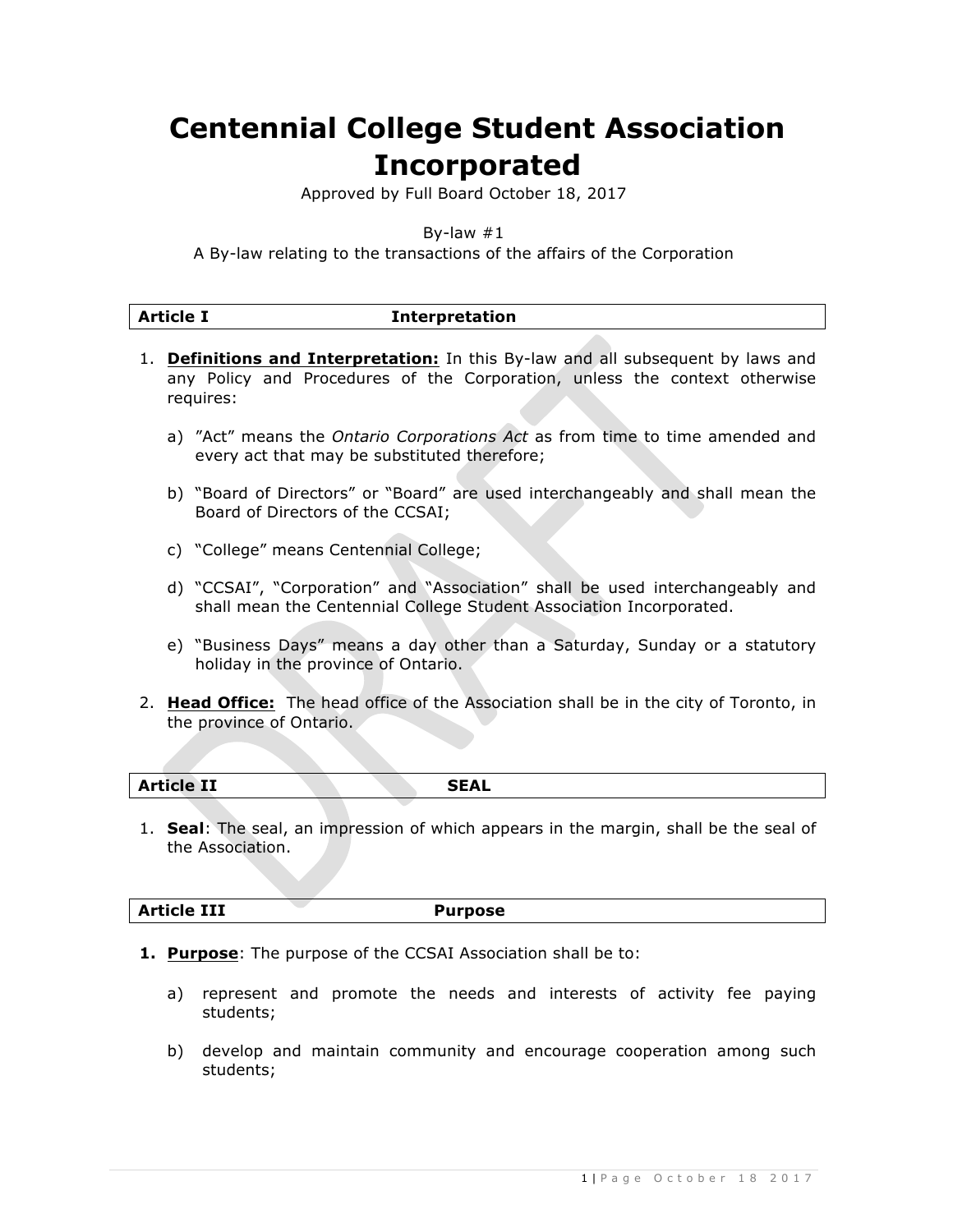- c) serve as a liaison between such students and the College, other educational institutions and the broader community;
- d) provide and promote inclusive programs, activities and services that encourage student engagement and enrich student life;
- e) provide student leadership opportunities;
- f) promote an environment which is free from discrimination and harassment with mutual respect for the dignity and rights of each individual.

| Membership |  |
|------------|--|
|            |  |

1. **Membership:** Each student who has paid the student activity fee, or who is serving a co-op work term, is a member of the CCSAI. Each member is entitled to the following:

- a) The right to one (1) vote in a general election for elected positions;
- b) The right to nominate candidates for any elected position of the Corporation;
- c) The right to stand for election and to hold office provided the member meets eligibility qualifications;
- d) The right to vote in any referenda called by the Board;
- e) The right to form or join a club or association under guidelines and policies established by the Board, unless this privilege is revoked by the Board;
- f) The right to receive benefit or benefit from any service offered by the association;
- g) The right to attend all meetings of the members, special meetings and meetings of the Board;
- h) The right to cast one (1) vote per motion at each meeting of the members.
- 2. **Fees:** Student activity fees may be set from time to time through the College's Compulsory Ancillary Fees Protocol.

#### **Article V Board of Directors**

- **1. Board of Directors:** The Board shall be comprised of a minimum of seven (7) and a maximum of nine (9) elected, voting members as follows:
	- a) A President; elected college wide;
	- b) A Vice-President from Progress campus;
	- c) A Vice-President from Morningside campus;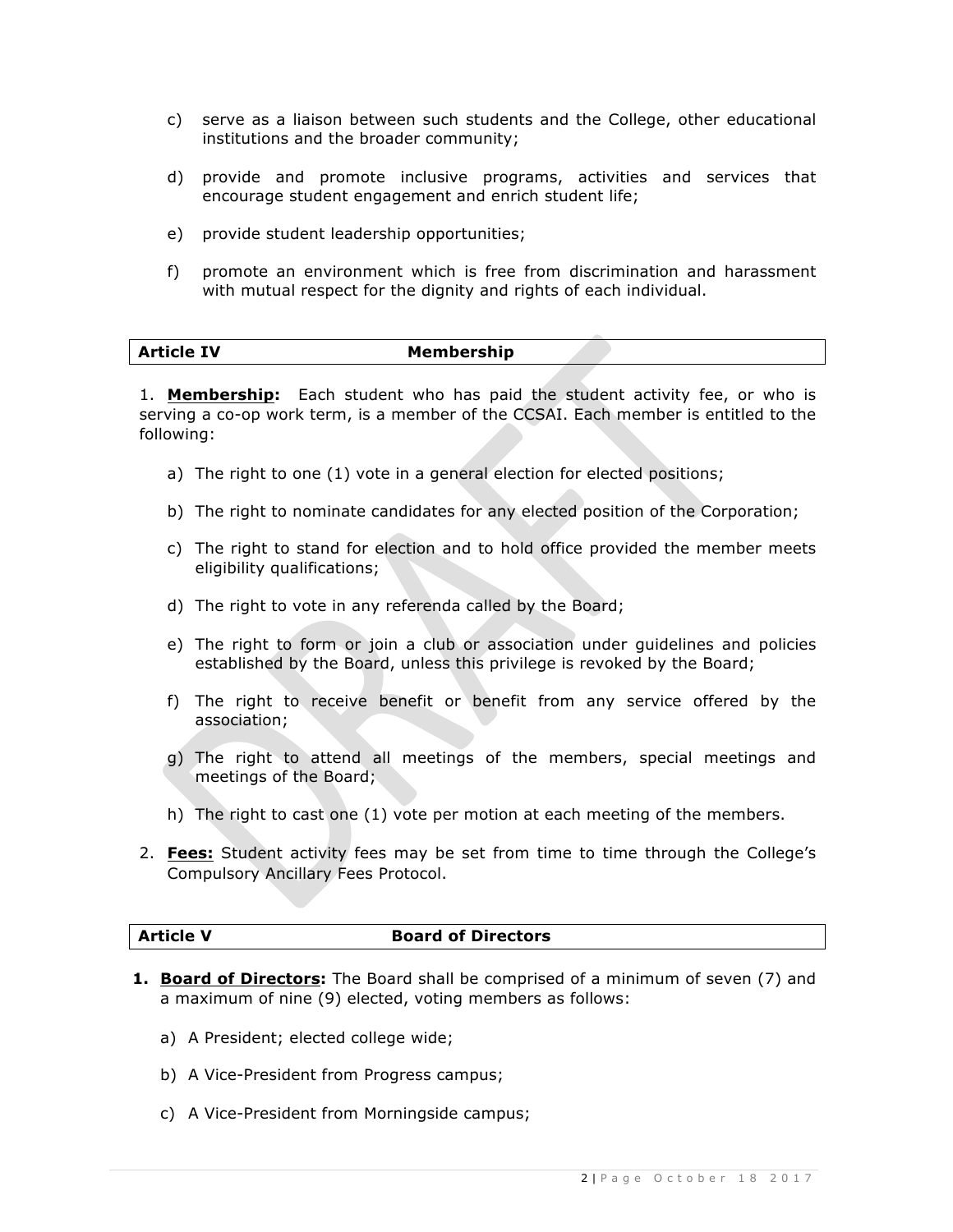- d) A Vice-President from Ashtonbee campus;
- e) A Vice-President from Story Arts Centre;
- f) A Campus Director from Progress campus;
- g) A Campus Director from Morningside campus;
- h) A Campus Director from Ashtonbee campus;
- i) A Campus Director from Story Arts Centre.

The Board is also comprised of the following six (6) ex-officio, non-voting members;

- i. A club liaison;
- ii. An athletics representative;
- iii. A board development officer;
- iv. Two (2) student advocates;
- v. An events liaison.

In addition, the board is supported by two (2) ex-officio, non-voting members;

- a) The Executive Director/CEO of the Association: and
- b) A representative from the College.
- **2. Eligibility**: In order to qualify for election and to serve on the Board of Directors, a member of the Association must:
	- a) be a full-time student at Centennial College,
	- b) be enrolled continuously through his or her term,
	- c) be bondable,
	- d) be 18 years of age or older at the time of taking office,
	- e) have attained a Grade Point Average of 3.0 in their most recently completed academic semester,
	- f) be registered in a college approved minimum number of courses related to full time status during the day, working towards a diploma, certificate or degree, for two out of three semesters of the academic year in which they are serving, or less if serving during their graduating semester
	- g) be in good financial standing with the Association
	- h) not be enrolled in a cooperative education/placement/internship program for more than three days per week, during their term in office,
	- i) have satisfied the requirements for volunteer experience as per the CCSAI Volunteer Experience Protocol,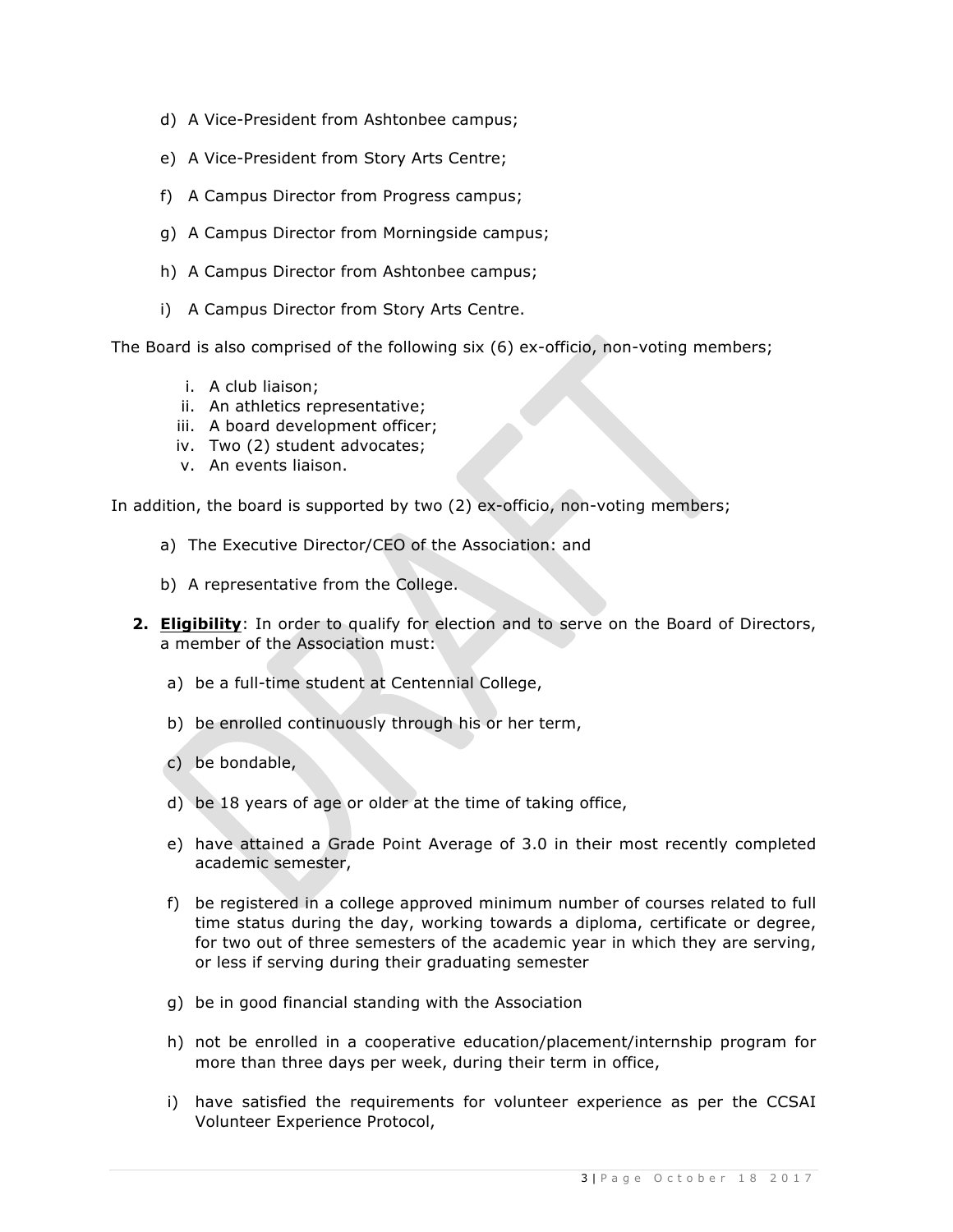- j) be able to attend full board meetings and other Standing Committee meetings as scheduled
- k) not have been found to be in violation of this By-law for at least 365 calendar days.
- l) In the case of the President, a member of the Association must also;
	- i. have been a member of the Board of Directors since May 1 of the previous year,
	- ii. be available to work 35 hours per week,
	- iii. and be enrolled in a minimum of one professional development offering at Centennial College in at least two of three semesters in which they are serving
- m) not be suspended or expelled from the college.
- **3. Automatic Removal:** Any member of the Board of Directors shall automatically cease to be a board member upon the occurrence of any of the following events:
	- a) The board member ceases to satisfy the eligibility criteria set out in Article V.2, or (except in the case of a grade point average falling to 2.9 – in which case the student shall be placed on probation and have one term to increase their grade point average to 3.0)
	- b) The board member is absent from three (3) regular and/or standing committee meetings of the board;
	- c) The Board member violates these Bylaws and/or the Policies and Procedures of the CCSAI and/or the non-academic polices of the College.
	- d) The board member becomes bankrupt or suspends payment of personal debts generally or compounds with creditors or makes an authorized assignment or is declared insolvent;
	- e) The board member resigns by notice in writing;
	- f) The board member is removed from office by the Board of Directors, in accordance with section V.4.
- **4. Suspension or Removal by Board of Directors:** Any board member can be suspended or removed as a member of the Board of Directors before the expiry of their term of office, providing a motion is passed by at least **two-thirds (2/3) of the votes cast in person at a meeting of the Board (notice of which, specifying the intention of such a vote shall be given at a previous meeting of the Board).** Reasons for the suspension or removal of any board member in accordance with these bylaws include, but are not limited to: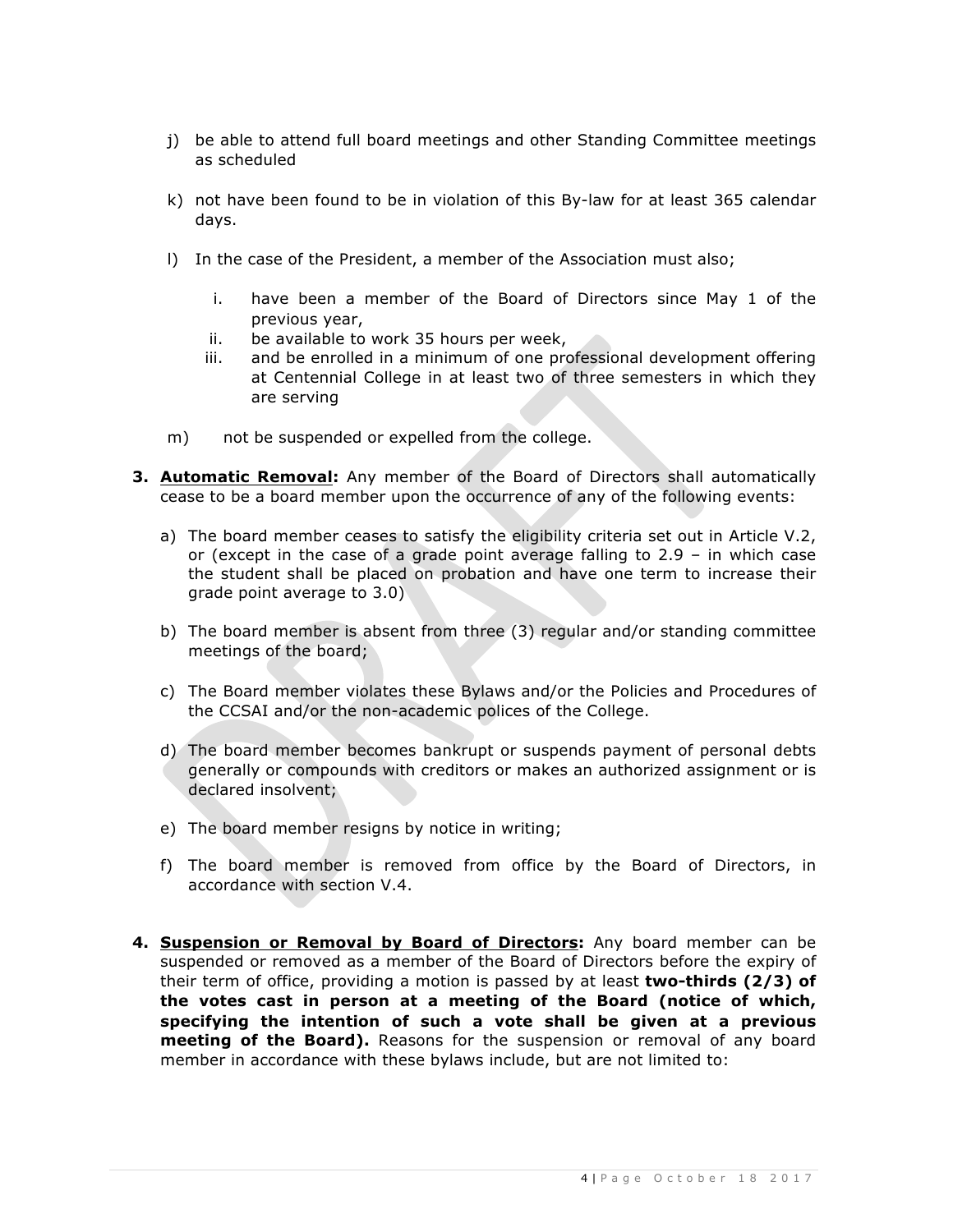a) Failure to perform duties as described in the board member's job description, and/or such duties as have been delegated throughout the course of the term of office;

### **5. Filling Vacancies:**

Provided there is a quorum of board members;

- a) Should the position of President become vacant, or not be filled in a general election, the newly elected Board shall, within fifteen (15) business days of taking office, appoint an interim President from among the Vice Presidents and shall hold office for the remainder of the term.
- b) Should any of the Vice President or Campus Director positions be vacant because of not being filled in a general election, the Board may, within ninety (90) business days of taking office, appoint a Vice President from among the Campus Directors, and shall commence the appointed position process for the selection of a Campus Director from that campus as per Board policies and procedures.
- c) Should the position of Vice-President become vacant, the Board shall, within fifteen (15) business days, appoint one of the Campus Directors from that campus to the position as per Board policies and procedures and;
- d) Should the position of Campus Director become vacant, the Board shall, within thirty (30) business days, commence the appointed position process to appoint a Campus Director from the membership of that campus, as per Board policies and procedures.
- **6. Honourariums:** Each member shall be remunerated by way of Honourarium as determined by the Board's Honourarium policy.
- **7. Terms in Office:** The terms of office for the Board is May 1 to April 30. The position of President can be held for a maximum of two years consecutively (concurrently).
- **8. Restrictions**: No individual shall hold two positions or portfolios on the Board simultaneously. No board member shall simultaneously be an employee of the Association.
- **9. Leave of Absence:** The Board may, by majority vote following a request by a member of the Board of Directors, grant a leave of absence to the board member for a maximum of two meetings once per term in office.

### **Article VI Meetings of the Board**

**1. Meetings of the Board:** Meetings of the Board will be held approximately once per calendar month, and shall have the discretion to call further such meetings, in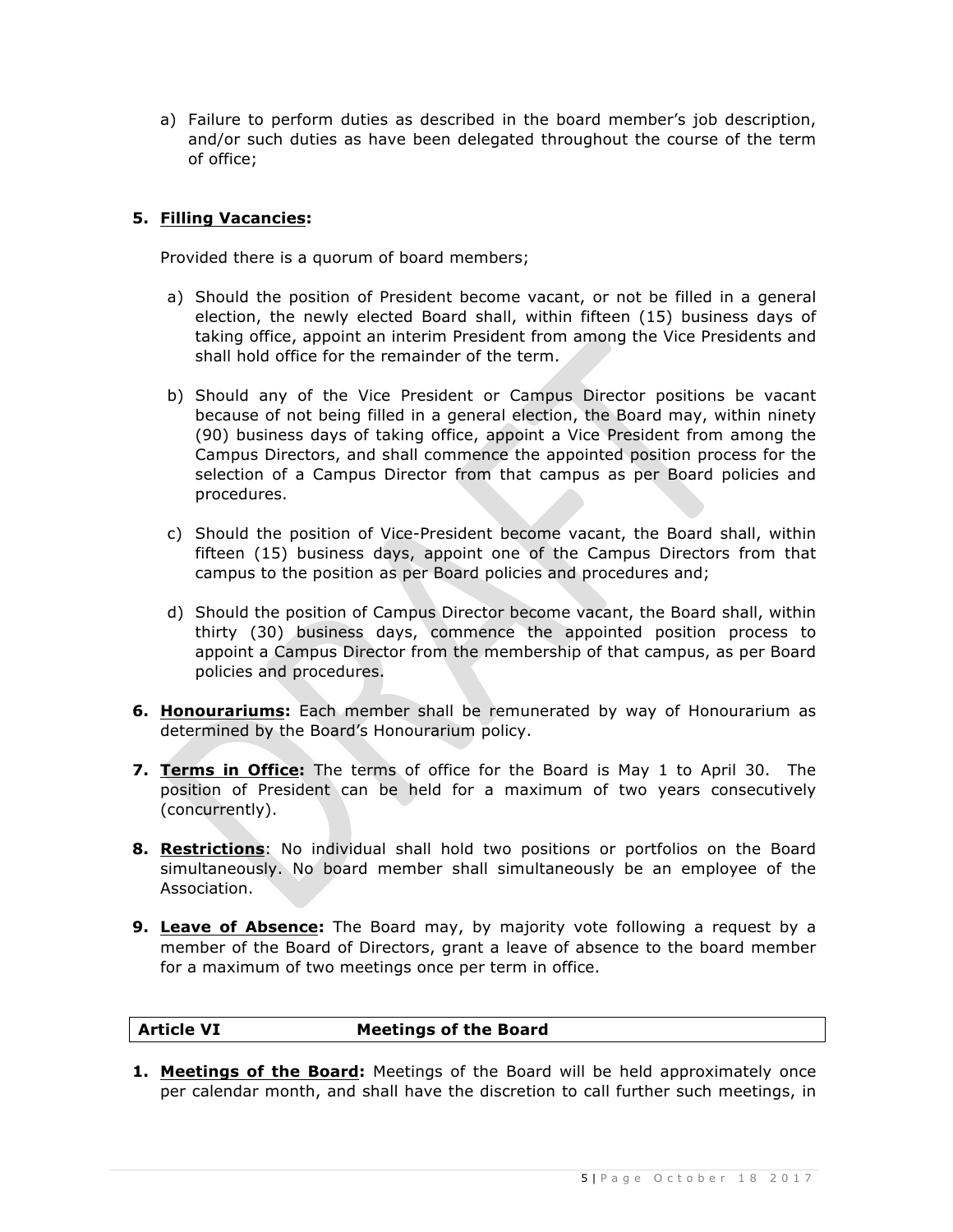each case on at least seven business days' notice. The meeting schedule shall be set annually in the month of May.

- **2. Chairperson:** All meetings of the Board shall be chaired by the Chairperson.
- **3. Attendance:** Meetings of the Board will be open to the members of the Association unless the Board passes a motion for an agenda item to be moved or held in camera in accordance with a guideline established by the Board. Members of the Board of Directors are required to attend all meetings of the Board.
- **4. College Representation:** The College, through its representatives, shall hold/occupy one (1) ex-officio non-voting position as permanent observer to the Board meetings.
- **5. Invited Guests:** The President, Executive Director/CEO, or any Director may, from time to time, elect to invite a guest to a meeting to present material relevant to the agenda, with consent from President and Executive Director/CEO.
- **6. Agenda:** The President and the Executive Director shall prepare an agenda for each meeting incorporating all agenda items.
- **7. Minutes:** Minutes of all meetings of the Board shall be taken, including the decisions made during in camera sessions, provided that no minutes shall be official until approved by a majority vote of the Board at the next meeting. Official minutes of meeting shall be available for review by members.
- **8. Notice:** Notice of Board meetings shall be posted through Association media and facilities.
- **9. Voting Rights:** Each voting Director shall have one (1) vote on matters coming before the Board. Questions arising at a meeting of the Board shall be decided by two-thirds (2/3) majority of the votes cast on the matter.
- **10.Method of Voting:** Votes shall be taken by a show of hands unless a director requests that the voting be done by secret ballot. In the case of a tie, the Chairperson's vote will count as a tie breaker. It shall be noted in the minutes whether the resolution has been carried or defeated, the number of votes cast for and against the matter and any abstentions.
- **11.Rules:** Unless waived, Roberts Rules of Order shall apply to all such meetings.
- **12.Quorum:** A majority of the in person directors (50% plus one) shall constitute a quorum at a meeting of the Board of Directors. Proxies are not considered in establishing quorum.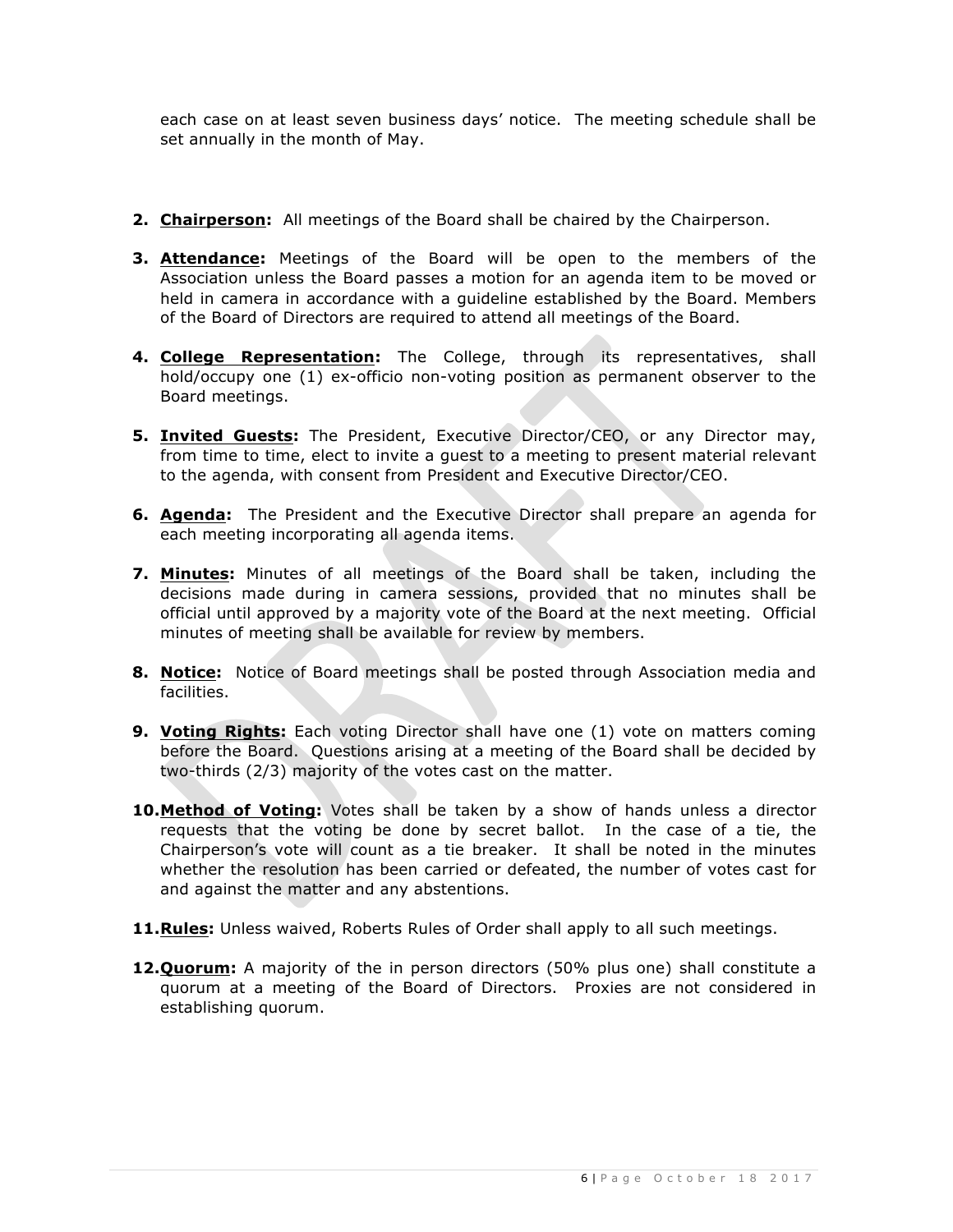### **Article VII Goals and Duties of the Board**

- **1. Administer Affairs:** The Board of Directors and the Executive Director/CEO of the CCSAI shall administer the affairs and the business of the Association. The Board, and the Executive Director/CEO, shall act with diligence, honesty and good faith in the best interest of the CCSAI. The Board of Directors is empowered to and responsible for;
	- a) Adhering to the Association's By-laws, Policies and Procedures and any other manual or agreements approved by the Board of Directors, all College policies, and all other applicable municipal, provincial and federal laws, and;
	- b) Managing the affairs of the Association through responsible governance and delegation;
	- c) Representing the student body in all matters affecting their common interest;
	- d) Accepting any revisions to the Bylaws as recommended by the Governance committee and to be presented to the Annual General meeting for ratification;
	- e) Approving any revision or additions to the Bylaws and policies;
	- f) Safeguarding the finances of the Association at all levels;
	- g) Approving the audited financial statements;
	- h) Approving the mission, vision, values and strategic direction of the Association:
	- i) Manage the performance of the Executive Director/CEO.

### **Article VIII Meetings of the Members**

- **1. Annual General Meeting (AGM):**The annual general meeting of members shall be held each year during the fall semester, between October  $1<sup>st</sup>$  and November  $30<sup>th</sup>$ , and on such day as the Board of Directors may from time to time determine, for the purposes of:
	- a) Hearing and receiving the reports and statements required by the Act to be read at, and placed before the annual meeting;
	- b) Receiving CCSAI election and appointed position results;
	- c) Approving the annual budget for the upcoming fiscal year;
	- d) Approving the audited financial statement from the previous fiscal year;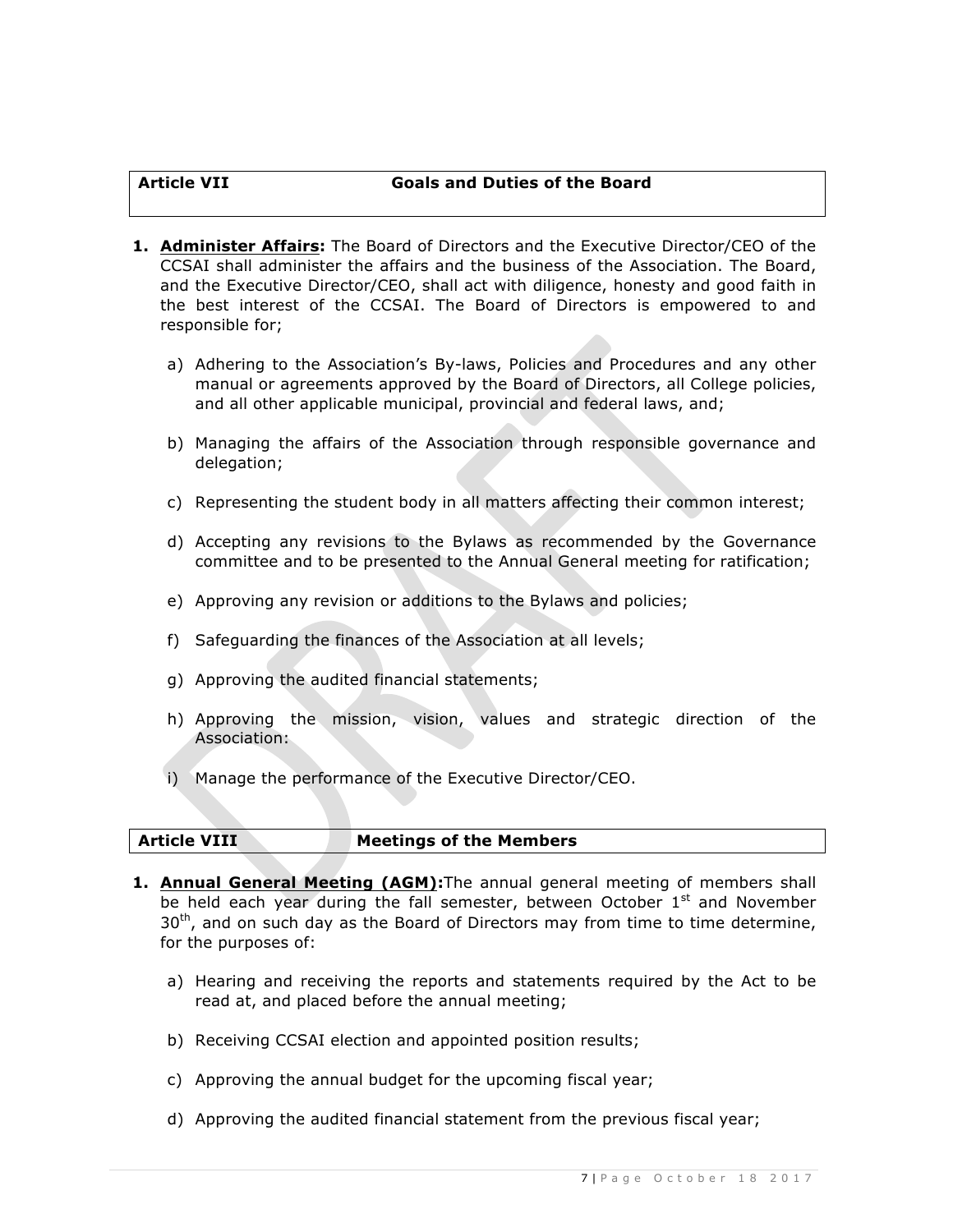- e) Approving auditors with the consideration of the recommendation of the Board of Directors;
- f) Approving any Board approved amendments to the Bylaws; and
- g) For the transaction of such other business as may properly be brought to the meeting.
- **2. Special General Meeting (SGM):** The Board may, by majority vote at a board meeting, call a special general meeting of the members at any time deemed necessary. The Board shall, at the request of the President and/or Executive Director/CEO call special general meetings of the Members.
- **3. Notice:** Not less than ten (10) days business notice of meetings shall be given to each member of any annual or special general meeting of members. Meetings shall be posted through association media.
- **4. Proxy**: A board member may, via means of a written proxy, appoint another voting member of the Association to attend and act at a general meeting of members, in the manner and to the extent authorized by the proxy. No member of the Board shall exercise more than ten proxies at a meeting of the members.
- **5. Quorum:** Seventy-five members of the Association, including members present by proxy, shall constitute quorum at a general meeting of the members.
- **6. Voting:** A simple majority of the votes cast by the members present, in person, or by proxy, shall determine all motions in meetings.
- **7. Chairperson:** The Chair of any general meeting shall be the Chair of the meetings of the board.

| <b>Article IX</b> | Committees |
|-------------------|------------|
|                   |            |

- 1. **Standing Committees:** The Association shall maintain two Standing Committees, each responsible for a specific functional area. The Standing Committees shall be the Governance Committee and Programming Committee. These committees shall function in accordance with their own terms of reference and in accordance with these bylaws.
- 2. **Ad Hoc Committees:** The Board of Directors may from time to time appoint committees, as it deems necessary or for such purposes and with such powers that the Board sees fit. Any such committee may formulate its own, subject to such regulations or directions as the Board may from time to time make. The Board may remove any committee member at any such time by resolution of the Board.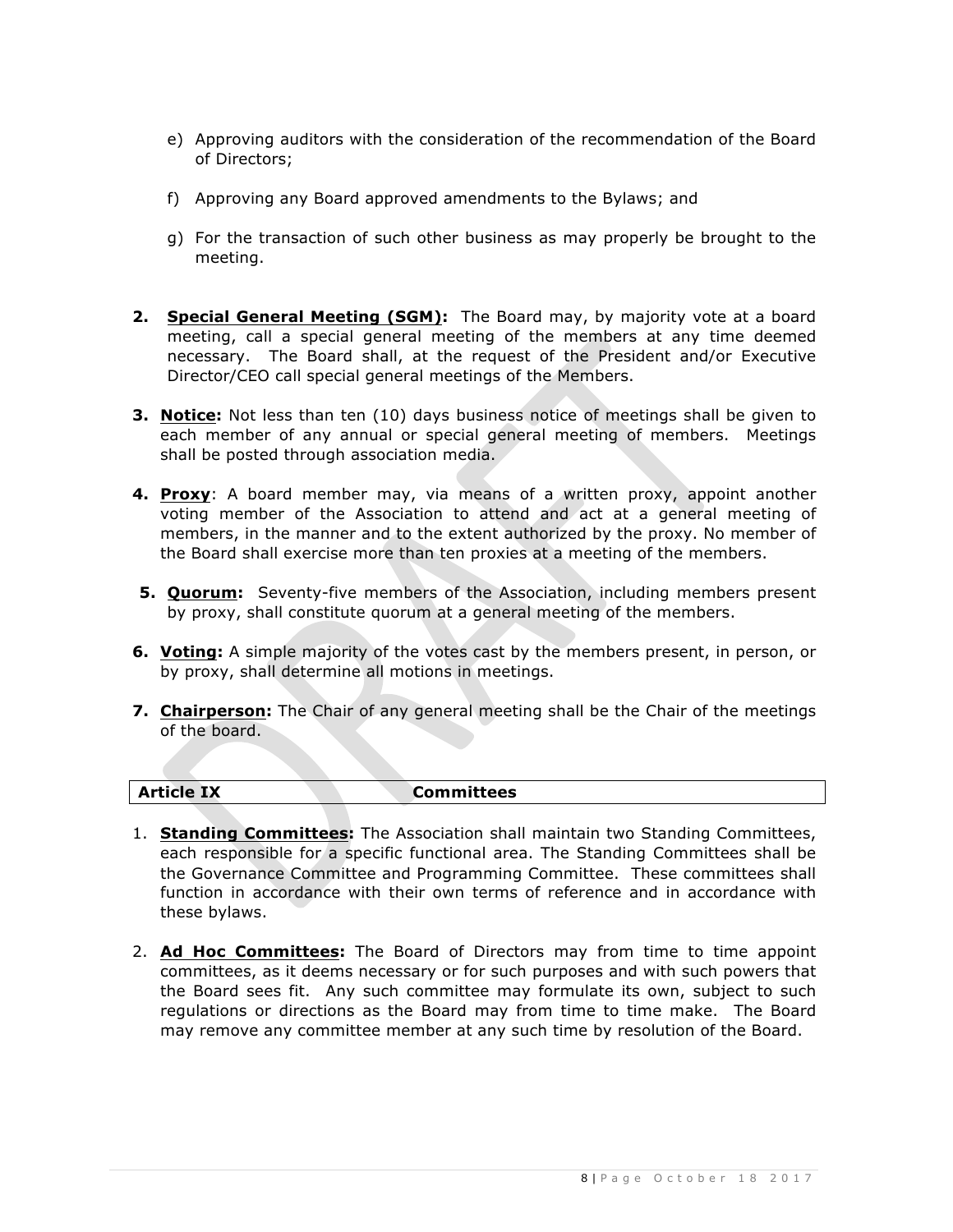| <b>Article X</b> | <b>Clubs</b> |
|------------------|--------------|
|                  |              |

- 1. **Club Status**: The Association shall have sole authority to sanction, deny or extend club status to student groups operating at any or all of the College's campuses.
- 2. **Financial Support**: Upon receiving club status, a club shall be eligible to apply for financial support from the Association under the terms and conditions set out in the Club Policy as amended from time to time.

| <b>Article XI</b><br><b>President</b> |  |
|---------------------------------------|--|
|---------------------------------------|--|

1. **President:** Reporting to the Board of Directors, the President is responsible for advising, guiding and enabling the Board of Directors and for performing other duties as described in the President's job description, Bylaws, and Policies and Procedures of the CCSAI.

#### **Article XI I Executive Director/CEO**

2. **Executive Director/CEO:** The Board of Directors will hire from time to time an Executive Director/CEO for the Association and will delegate to the person full authority to manage and direct the business and affairs of the Corporation (except such matters and duties as by law must be transacted or performed by the Board of Directors and/or by the members) and to employ and discharge agents and employees of the Association or to delegate to that person any authority. The Executive Director/CEO shall conform to all lawful orders given by the Board of Directors of the Corporation as set forth in such policies as shall be determined from time to time by the Board of Directors, and shall at all reasonable times give to the directors or any of them all information they may require regarding the affairs of the Corporation.

The Executive Director/CEO is accountable to the Board acting as a Board and not to individuals on the Board. The Board shall instruct the Executive Director/CEO through written policies, delegating to them interpretation and implementation of those policies.

#### **Article XIII Finances of the Association**

- 1. **Fiscal Year**: The fiscal year of the Association shall be from April 1 to March 31.
- 2. **Budgets**: The Executive Director/CEO, in conjunction with the President, shall prepare and present an annual budget prior to the General Meeting  $-$  and shall submit it at such meeting of the Board of Directors and at the Annual General Meeting of members, and it shall be ratified, as amended if necessary, at each meeting.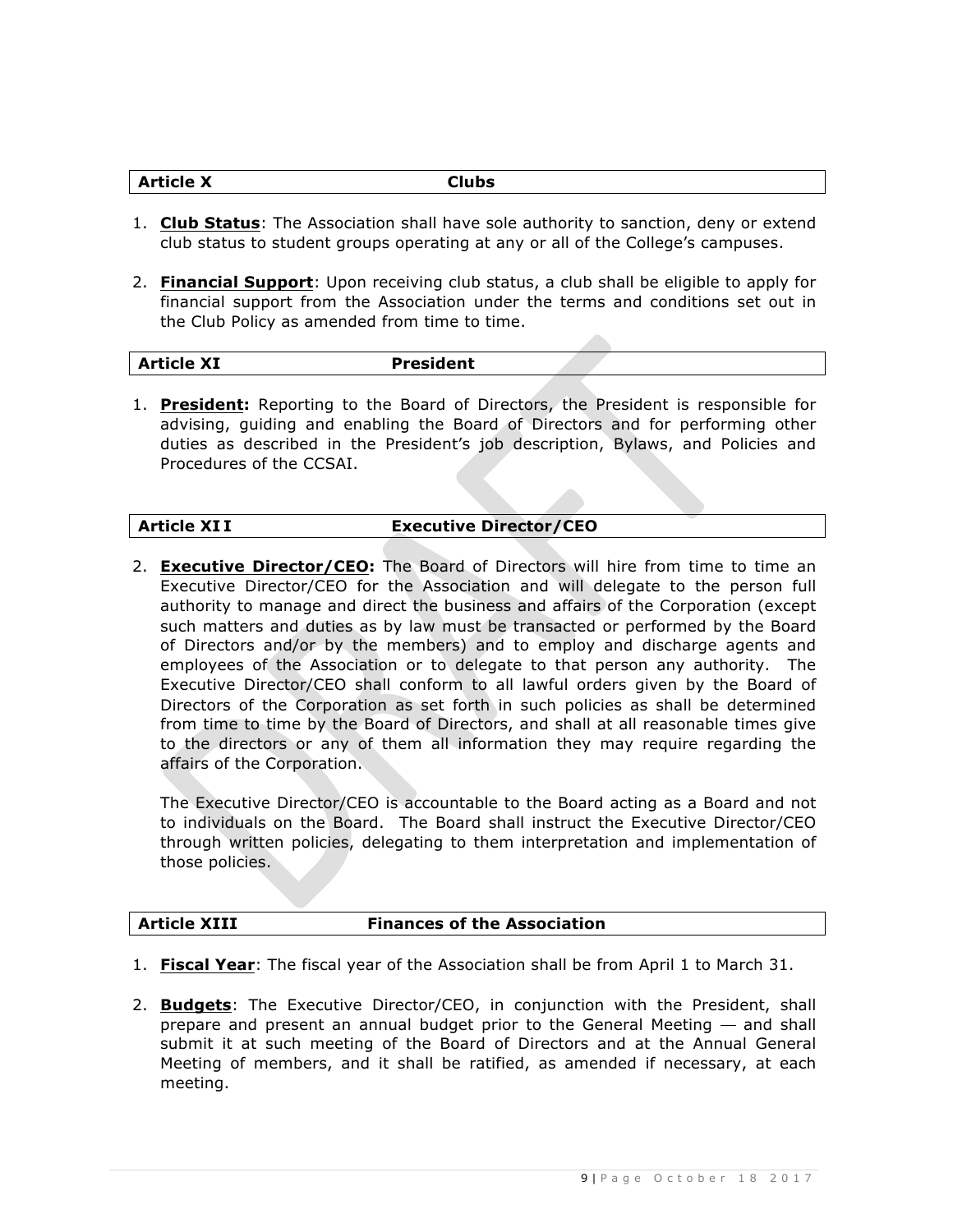- 3. **Signing Officers:** The Board reserves the signing authority for the Association and may delegate this authority as set forth in such policies as shall be determined from time to time by the Board of Directors.
- 4. **Audits:** The Board of Directors shall ensure that an audit is completed for each fiscal year. The members shall at a general meeting appoint an auditor to audit the accounts of the corporation to report to the members. The Executive Director/CEO shall regularly present financial statements at Board meetings.

## **Article XIV Elections**

- 1. **Elections**: The members of the association shall annually elect the position of President, four (4) Vice Presidents and four (4) Campus Directors from among the member of the association. Yearly elections shall be held no later than April 1, and shall be conducted in accordance with Board policies and procedures.
- 2. **Qualifications:** All candidates for elected positions must meet the qualifications as set forth and outlined in Article V, Section 2 of this Bylaw in addition to the election guidelines set forth from time to time by the Board of Directors.
- 3. **Conduct of Elections:** The Board Development Officer shall be responsible for the conduct of all elections in accordance with this Bylaw and the Elections Policy and Procedure. The Board shall appoint the Board Development Officer through the Appointed Position Process. The Board Development Officer will be charged with monitoring the election process and reporting to the Board.
- **4. Referenda**: The members of the Association may resolve issues by means of referenda following the terms and conditions as outlined in the Guidelines for Student Referenda.

#### **Article XV Amendatory Procedures**

- 1. **Amendatory Procedures:** These bylaws may be amended by a two-thirds (2/3) majority vote of the Board Directors and a subsequent majority vote made by the members present in person or by proxy at a General Meeting of the members of the Association, provided that the full text of such amendment is posted at all campuses of the College subsequent to approval by the Board of Directors but at least ten (10) business days prior to the vote of the members of the Association.
- 2. **Legal advice**: All amendments to these By-laws shall be referred to the Corporation's legal advisor prior to membership approval.
- **3. Policies**: The Board may prescribe supplementary policies, not inconsistent with these By-laws, relating to the governance of the Association, as they deem expedient which shall be binding upon the Association. Policies of the Association may be established or amended by a two-thirds majority vote at any meeting of the Board. Policies that govern the Board's operation must be presented at a General Meeting of members.